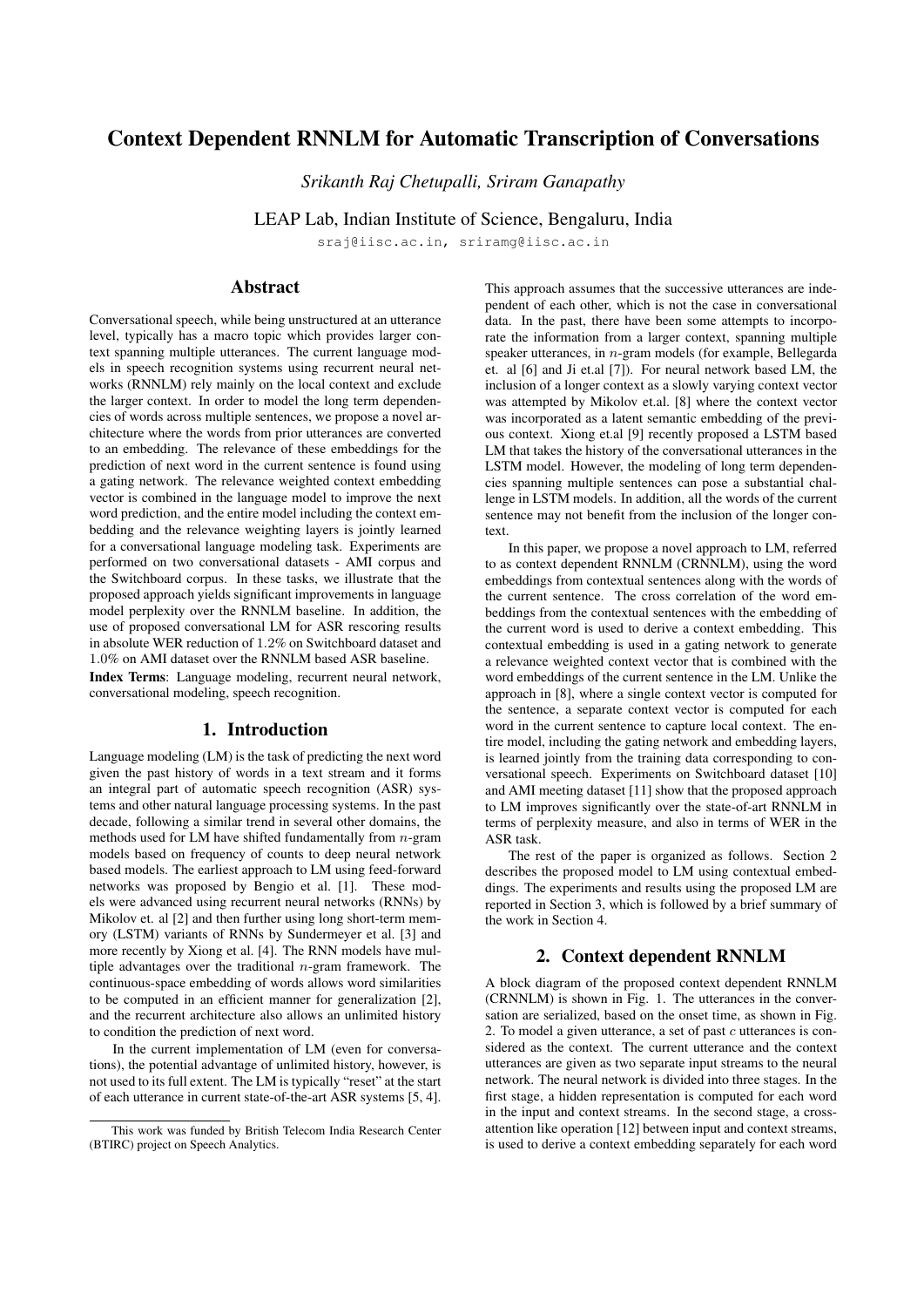

Figure 1: *Block diagram of the C-RNNLM architecture.*



Figure 2: *Conversation progression and utterance serialization.*

in the input stream. The context embedding is further gated using a relevance weight, which quantifies the importance of context in predicting the next word. In the final stage, the relevance weighted context embedding is combined with the input hidden representation and fed to a next word prediction network. A detailed description of the different computation steps is summarized below.

#### 2.1. Input representation

Let  $\{w_0, \ldots, w_{N-1}\}\$  denote the sequence of word embeddings of the current input sentence containing words  $\langle s \rangle$ ,  $w_1, \ldots, w_{N-1}$ . The hidden representation  $\mathbf{h}_t$  for the  $t^{th}$  input word is obtained via the following operations:

$$
\mathbf{h}_t = \tanh\left(\text{linear}\left(\text{LSTM}\left(\{\mathbf{w}_t\}\right)\right)\right), \ \forall \ t. \tag{1}
$$

At time instant  $t$ , the uni-directional LSTM computes a representation dependent on the words  $w_{\leq t}$ , which is linearly projected and the tanh activation is used for range compaction. The word embedding  $w_t$  is obtained from 1-hot-K representation of input word  $w_t$  using the input embedding matrix  $\mathbf{E}_i$ . We use the transpose of the output embedding matrix  $\mathbf{E}_o$  as the input embedding matrix, i.e.,  $\mathbf{E}_i = \mathbf{E}_o^T$ , inspired by [13].

## 2.2. Context embedding

Let  $L$  denote the number of words from context (previous  $c$ ) utterances, and let  $\{a_1, \ldots, a_L\}$  be the sequence of corresponding word embeddings computed using the input embedding matrix  $\mathbf{E}_i$  shown in Fig. 1. The hidden representation  $g_l$  for the  $l<sup>th</sup>$  word in the context input is computed as:

$$
\mathbf{g}_l = \tanh\left(\text{linear}\left(\text{BiLSTM}\left(\{\mathbf{a}_l\}\right)\right)\right), \ \forall \ l. \tag{2}
$$

The BiLSTM layer looks at all the words in the context, and the linear layer with tanh activation is used for joint projection of the forward and backward LSTM output streams and range compaction. The context embedding  $c_t$  corresponding to the word  $w_t$  is then computed as a weighted sum of representations  $\{$ **g**<sub>1</sub>, ..., **g**<sub>L</sub> $\}$  of context input.

$$
\mathbf{c}_t = \sum_{l=1}^L \alpha_{tl} \mathbf{g}_l, \tag{3}
$$

where the weight vector  $\boldsymbol{\alpha}_t = [\alpha_{t1}, \dots, \alpha_{tL}]^T$  is computed using cross correlation as,

$$
\boldsymbol{\alpha}_t = softmax(\mathbf{h}_t^T[\mathbf{g}_1, \dots, \mathbf{g}_L]).
$$
 (4)

The correlation between  $\mathbf{h}_t$  and  $\mathbf{g}_l$  will be high, if the corresponding words are related, or occur frequently in a similar context. Hence, the derived context embedding  $c_t$  captures local context information.

## 2.3. Relevance weighted context embedding

The context may not be relevant to predict the next word in a word sequence. To model this, we consider relevance weighting of the context embedding using joint, linear projection of the context embedding and the input representation. This method is inspired by the cold fusion method proposed in [14]. We explore two strategies for relevance weighting, (i) coarse weighting and (ii) fine weighting.

In coarse weighting, the context embedding is multiplied by a *scalar* weight:  $\hat{\mathbf{c}}_t = \beta_t \mathbf{c}_t$ , where

$$
\beta_t = sigmoid\left(\mathbf{w}^T\left[\mathbf{h}_t^T;\mathbf{c}_t^T\right]^T\right), \ \mathbf{w} \in \mathcal{R}^{2h \times 1}, \quad (5)
$$

and in fine weighting, the context embedding is multiplied element-wise by a *vector* weight:  $\hat{\mathbf{c}}_t = \boldsymbol{\beta}_t \odot \mathbf{c}_t$ , where

$$
\beta_t = sigmoid\left(\mathbf{W}^T\left[\mathbf{h}_t^T;\mathbf{c}_t^T\right]^T\right), \ \mathbf{W} \in \mathcal{R}^{2h \times h}.\tag{6}
$$

#### 2.4. Feature combination

We explore additive and concatenative schemes for combining the relevance weighted context embedding vector with the input feature. In the additive scheme, the combined feature is obtained as,

$$
\hat{\mathbf{h}}_t = \mathbf{h}_t + \hat{\mathbf{c}}_t,\tag{7}
$$

and in the concatenative scheme, the combined feature is obtained as,

$$
\hat{\mathbf{h}}_t = \left[\mathbf{h}_t^T; \hat{\mathbf{c}}_t^T\right]^T.
$$
\n(8)

## 2.5. Next word prediction and output embedding

The next word prediction network consists of a uni-directional LSTM layer followed by a linear layer, which gives an embedding vector as the output  $\tilde{\mathbf{o}}_t$ :

$$
\tilde{\mathbf{o}}_t = \text{Linear}\left(\text{LSTM}\left(\hat{\mathbf{h}}_t\right)\right) \tag{9}
$$

The output embedding matrix  $\mathbf{E}_o$  is used to project the embedding  $\tilde{\mathbf{o}}_t$  to the word level output  $\mathbf{o}_t$  ( $\mathbf{o}_t = \mathbf{E}_o \tilde{\mathbf{o}}_t$ ). The softmax of the vector  $\mathbf{o}_t$  is taken as the word level posterior distribution for the next word prediction.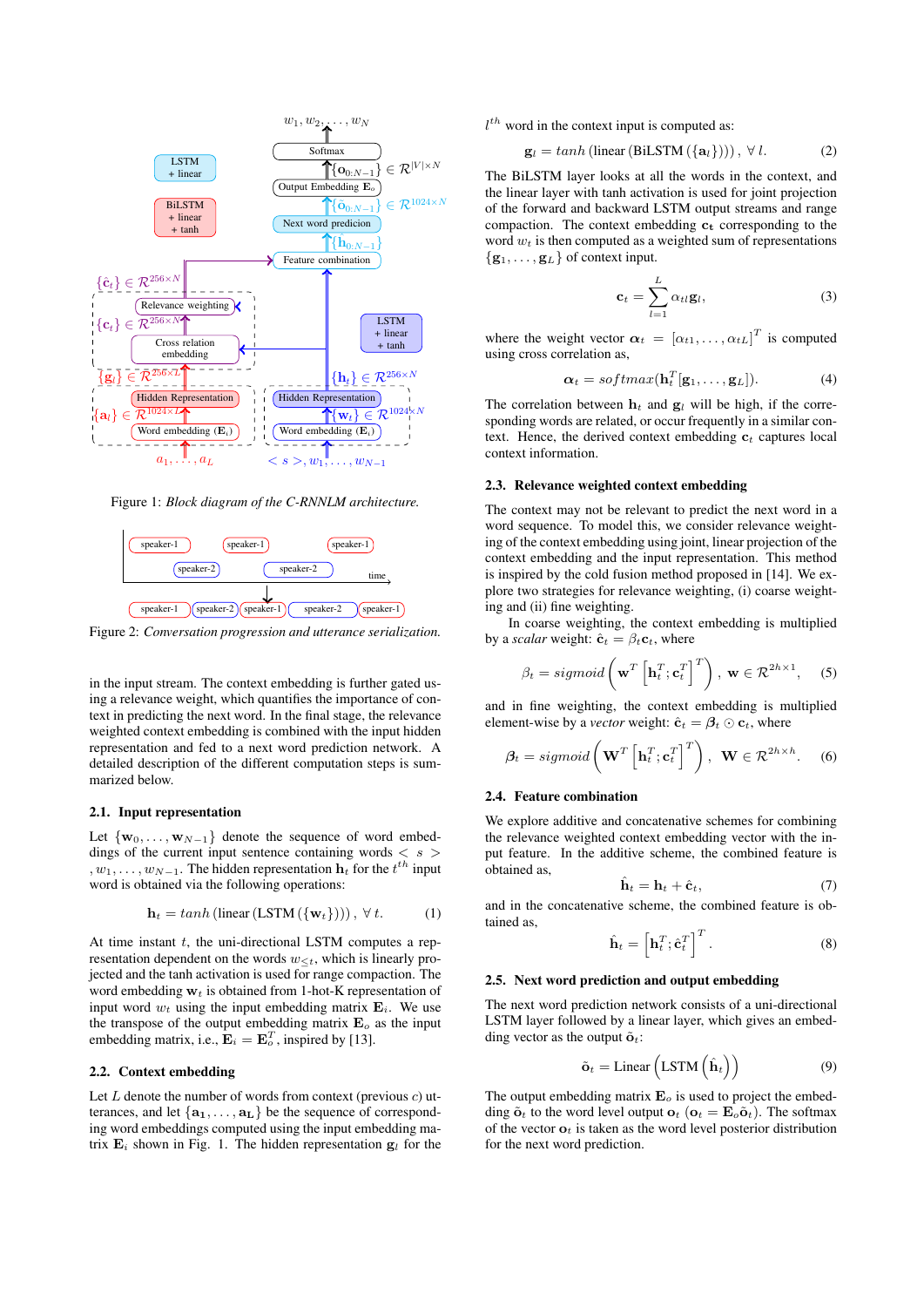Table 1: *CRNNLM architecture variants*

| Name | Relevance weight | Feature combination |
|------|------------------|---------------------|
| V1   | Unity            | Concatenative       |
| V2   | Scalar           | Concatenative       |
| V٩   | Vector           | Concatenative       |
| V4   | Vector           | Additive            |

## 3. Experiments and results

We consider evaluation of the proposed language model using two datasets, (i) Switchboard (SWB) telephone conversation dataset (300 hour subset) [10], and (ii) AMI meeting dataset [11]. The CRNNLM is trained separately for each dataset, and uses the same architecture. The vocabulary size is 30278 words for the Switchboard dataset and 46950 for the AMI dataset. The number of training conversations is 2405 and 130, for the Switchboard and AMI datasets respectively. Further, we augment the training set with 11699 Fisher conversation transcripts [15] for both the setups. The total number of sentences and words in the training set is (3M,31.7M), (2.5M,24.8M) for the Switchboard and AMI setups respectively. The evaluation set consists of 40 conversations in the Switchboard and 10 conversations in the AMI dataset. The training set is divided into 50 subsets with approximately equal number of conversations. The LM is trained with cross entropy loss using Adam optimizer [16]. The initial learning rate is chosen to be 0.01, and decreased with a constant decay coefficient of 0.99 after every subset (starting from  $20^{th}$  subset). The batch size is chosen to be 32 samples. The length of input training examples is restricted to a maximum of 16 words, and the context example length is not constrained. A  $\ell_2$  regularization with a weight of 10<sup>−</sup><sup>5</sup> is applied to all the weights in the network, and dropout regularization with  $p = 0.2$  is used for the LSTM layer outputs. The CRNNLM is trained using the PyTorch toolkit [17].

We explore four variants of the CRNNLM architecture, which are summarized in Table 1. We also compare CRNNLM with the trigram LM, RNNLM implemented using standard Kaldi (Kaldi-RNNLM) recipe, and the session level language model (SessionLM) proposed in [9]. For the SessionLM, we choose three hidden layers as in [9], but with 256 units each, and the embedding used to encode the word inputs is trained jointly with the LM. We consider the variant of SessionLM in [9] without the speaker change and speaker overlap information, and the network is trained similar to CRNNLM. During training words from previous 10 sentences are used as session history and during evaluation all the past sentences in the conversation are used as session history.

#### 3.1. Discussion and analysis

First, we investigate the importance of context embedding, using the CRNNLM architecture V3 trained on Switchboard dataset. Fig. 3 shows the average relevance weight  $\beta_t$  for 5 different test utterances. A higher value indicates the network is giving importance to the context embedding. We see that, on an average, a higher weight is given to the context embedding in the prediction of the first few words of the current utterance, and the context becomes less relevant gradually. Also, there is a difference across the utterances, indicating that the context embedding can be more relevant in certain local context scenarios. To explore this further, we study the perplexity of the prediction of first word in the utterance.

Figure 4 shows a comparison of the probability density function (PDF) of the first word perplexity (FWP). We see that,



Figure 3: *Relevance weight*  $β$ <sub>*t*=1:*N*</sub> *averaged across the context embedding dimension, for the CRNNLM architecture V3, for five different utterances from Switchboard evaluation set.*



Figure 4: *Comparison of the PDF (kernel density estimate) of first word perplexity, i.e.,* 1/P(word| < s >) *for all utterances in the evaluation set of Switchboard dataset.*



Figure 5: *Cross relation weights*  $\alpha_t$  (eqn. (4)) computed in the *CRNNLM architecture V3. The x-axis corresponds to the words in context utterances from both the speakers.*

the PDF is shifted towards zero for CRNNLM (network V3) and SessionLM, indicating better first word prediction compared to trigram or Kaldi-RNNLM. The min value of FWP for trigram and Kaldi-RNNLM is found to be 8 and 9.43 respectively, but CRNNLM predicts words with a higher probability in certain contexts, and the min FWP is 1.08.

Fig. 5 shows the cross relation weights  $\alpha_t$  of eqn. (4) for the sentence "We were looking at the Saturn S L two", which was part of a Switchboard conversation. For the prediction of first word ("We"), i.e., for  $\langle s \rangle$  as input, a relatively higher weight is given to the last word in the context input, indicating that the network is trying to ensure continuity across the sentences. At  $t = 3, \leq s$  > We were' is given as input, a higher weight is given to the word 'looking' in the context input which is also the correct next word; and in the next time step, the weight is high for the 'more', which corresponds to the sub-sequence 'looking more' in the context input. For the subsequent time steps, the weights are spread across all words with relatively higher weights for the words {'Honda',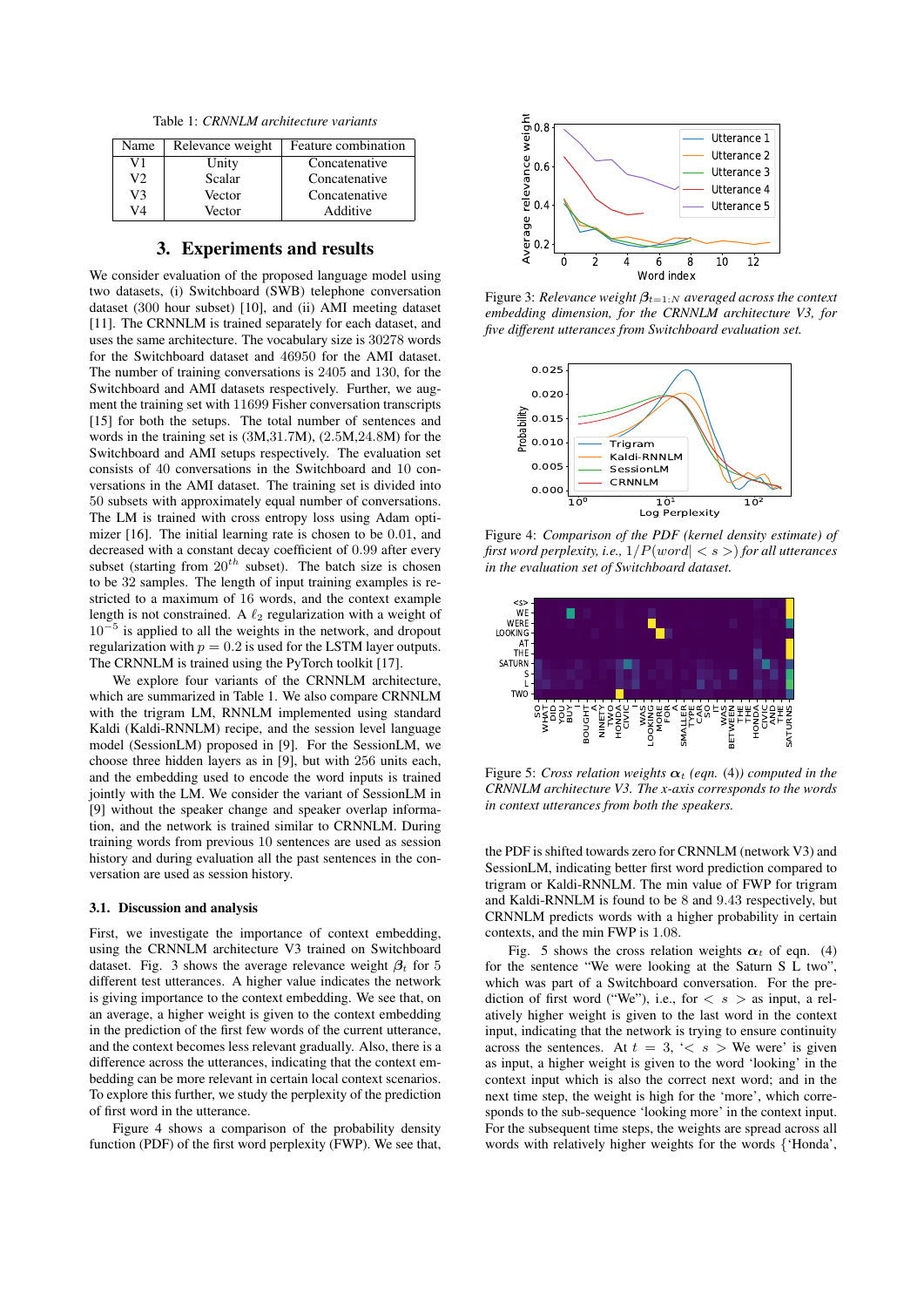Table 2: *LM Perplexity of various models.*

| <b>Net</b>     | Perplexity |        |  |
|----------------|------------|--------|--|
|                | <b>SWB</b> | AMI    |  |
| trigram        | 112.32     | 124.05 |  |
| Kaldi-RNNLM    | 93.00      | 100.22 |  |
| SessionLM [9]  | 61.94      | 79.28  |  |
| V1             | 63.60      | 72.99  |  |
| V <sub>2</sub> | 58.69      | 73.45  |  |
| V3             | 58.10      | 71.64  |  |
|                | 57.88      | 73.72  |  |

Table 3: *Effect of (a) number of alternate hypotheses (*N*), and (b) length of context* c*, on the ASR performance (WER %).*

| (a) WER vs $N(c=2)$ |            |      |            | (b) WER vs $c (N = 100)$ |      |
|---------------------|------------|------|------------|--------------------------|------|
| N                   | <b>SWB</b> | AMI  | $\epsilon$ | <b>SWB</b>               | AMI  |
| 20                  | 13.5       | 19.0 | $\theta$   | 13.5                     | 19.3 |
| 30                  | 13.5       | 19.0 |            | 13.2                     | 18.7 |
| 50                  | 13.3       | 18.8 | 2          | 13.2                     | 18.6 |
| 70                  | 13.3       | 18.7 | 3          | 13.1                     | 18.6 |
| 100                 | 13.2       | 18.6 |            | 13.1                     | 18.5 |

'Civic','Saturns','Car'}, indicating the computation of an average embedding with a preference to the macro topic of the conversation. Overall, we observe that, the CRNNLM approach promotes continuity across utterances, and gives higher importance to sub-sequences from context input to improve the next word prediction.

We study the LM performance using perplexity measure. Table 2 shows the LM perplexity on the evaluation set. We see that, neural LMs (CRNNLMs, Kaldi-RNNLM and SessionLM [9]) show significant improvement in perplexity compared to the trigram LM. The performance of CRNNLM is better than the Kaldi-RNNLM and the SessionLM [9]. Comparing architecture V1 with V2-V4, we see that relevance weighting improves the LM perplexity. The feature combination method (concatenative or additive), and the relevance weighting scheme (coarse or fine) are found to have a minor effect on perplexity.

### 3.2. ASR Experiments

The acoustic model (AM) is trained using the Kaldi "chain" recipe [18] with LF-MMI [19] as the minimization objective. A Bi-LSTM architecture<sup>1</sup> is used for the AM for Switchboard dataset, and a TDNN based architecture  $2$  is used for the AMI dataset. We consider experimentation using the individual head microphone (IHM) subset of the AMI dataset. A trigram language model, built on the training transcripts is used to perform first pass decoding to generate decoder lattices. The neural LMs are then used to rescore the N-best hypothesis list obtained from these lattices. The utterances are processed sequentially in CRNNLM and SessionLM [9] rescoring. To rescore a given utterance hypotheses, a set of past  $c$  decoded utterances are given as context input in CRNNLM.

First, we study the effect of the number  $N$  of alternate hypotheses considered for rescoring. Table 3(a) shows the WER as a function of N. The WER is found to decrease with increase in N. The effect of the number  $c$  of context utterances on WER is shown in table 3(b). The CRNNLM is trained with  $c = 2$  and it is varied during evaluation. For  $c = 0$  (no context), we consider the symbol ' $\langle$  unk  $\rangle$ ' as the context input. Compared with

Table 4: *ASR performance for different LMs and CRNNLM variants, context*  $c = 3$  *and*  $N = 100$ *.* 

| LM                                    | WER %      |      |  |  |  |  |
|---------------------------------------|------------|------|--|--|--|--|
|                                       | <b>SWB</b> | AMI  |  |  |  |  |
| First pass                            |            |      |  |  |  |  |
| trigram                               | 16.0       | 20.6 |  |  |  |  |
| Second pass (trigram $+$ )            |            |      |  |  |  |  |
| Kaldi-RNNLM                           | 13.8       | 19.2 |  |  |  |  |
| SessionLM [9]                         | 13.4       | 19.0 |  |  |  |  |
| V1                                    | 13.4       | 18.6 |  |  |  |  |
| V2                                    | 13.1       | 18.7 |  |  |  |  |
| V3                                    | 13.1       | 18.6 |  |  |  |  |
| V4                                    | 13.1       | 18.6 |  |  |  |  |
| Third pass (trigram + Kaldi-RNNLM + ) |            |      |  |  |  |  |
| V٩                                    | 12.6       | 18.2 |  |  |  |  |

 $c = 0$ , we see that the WER is better for  $c > 1$ , indicating the usefulness of context. We see that, a context of 3 utterances is sufficient and longer context does not necessarily result in WER improvement. This may be attributed to the local nature of the context embedding, which promotes repeated word sequences and continuity across utterances. Hence, we consider  $N = 100$ and  $c = 3$  for the following ASR experiments.

The WER obtained using the different CRNNLM variants is shown in Table 4. Rescoring using Kaldi-RNNLM is found to give an absolute improvement of upto 2.2% compared to trigram LM, and using SessionLM gives upto 2.6% in WER. The CRNNLMs are found to result in better WER than other models for both the datasets. Comparing V2-V4 with V1, we see that, relevance weighting of the context embedding helps in improving the WER. The architectures V2-V4 have similar performance for  $N = 100$ , but for smaller N we observed V3 to have slightly better performance. Table 4 also shows that CRNNLM rescoring of the N-best list generated using Kaldi-RNNLM (last row) improves the WER by absolute  $1 - 1.2\%$ compared to Kaldi-RNNLM. Statistical significance analysis using bootstrap-CI approach [20], computed using the Kaldi tool *compute-wer-bootci*, showed the probability of improvement (POI) of the CRNNLM variants and the SessionLM to be 1 compared to the Kaldi-RNNLM output. POI of the four CRNNLM variants V1-V4 compared to SessionLM is found to be 0.05, 0.90, 0.84, 0.92 respectively, indicating that the output of CRNNLM architectures V2-V4 are statistically different from Kaldi-RNNLM and SessionLM significantly, and architecture V1 output is closer to SessionLM.

## 4. Summary

In this paper, the use of conversation context from past utterances is shown to improve the LM and ASR transcription performance. The cross attention like architecture is found to extract local context features and also improve the next word prediction near the start of the sentence. The relevance weighting of the context features is also important and useful in improving the LM performance. An absolute improvement of  $1 - 1.2\%$  in WER is obtained on two different types of conversations, telephone and multi-party meetings.

# 5. Acknowledgments

The authors would like to acknowledge the technical discussions with Abhishek Anand and Dr. Michael Free of BT Research that helped in shaping the paper.

<sup>&</sup>lt;sup>1</sup>KALDI-ROOT/egs/swbd/s5c/local/chain/tuning/run\_blstm\_6k.sh <sup>2</sup>KALDI-ROOT/egs/ami/s5b/local/chain/tuning/run\_tdnn\_1j.sh